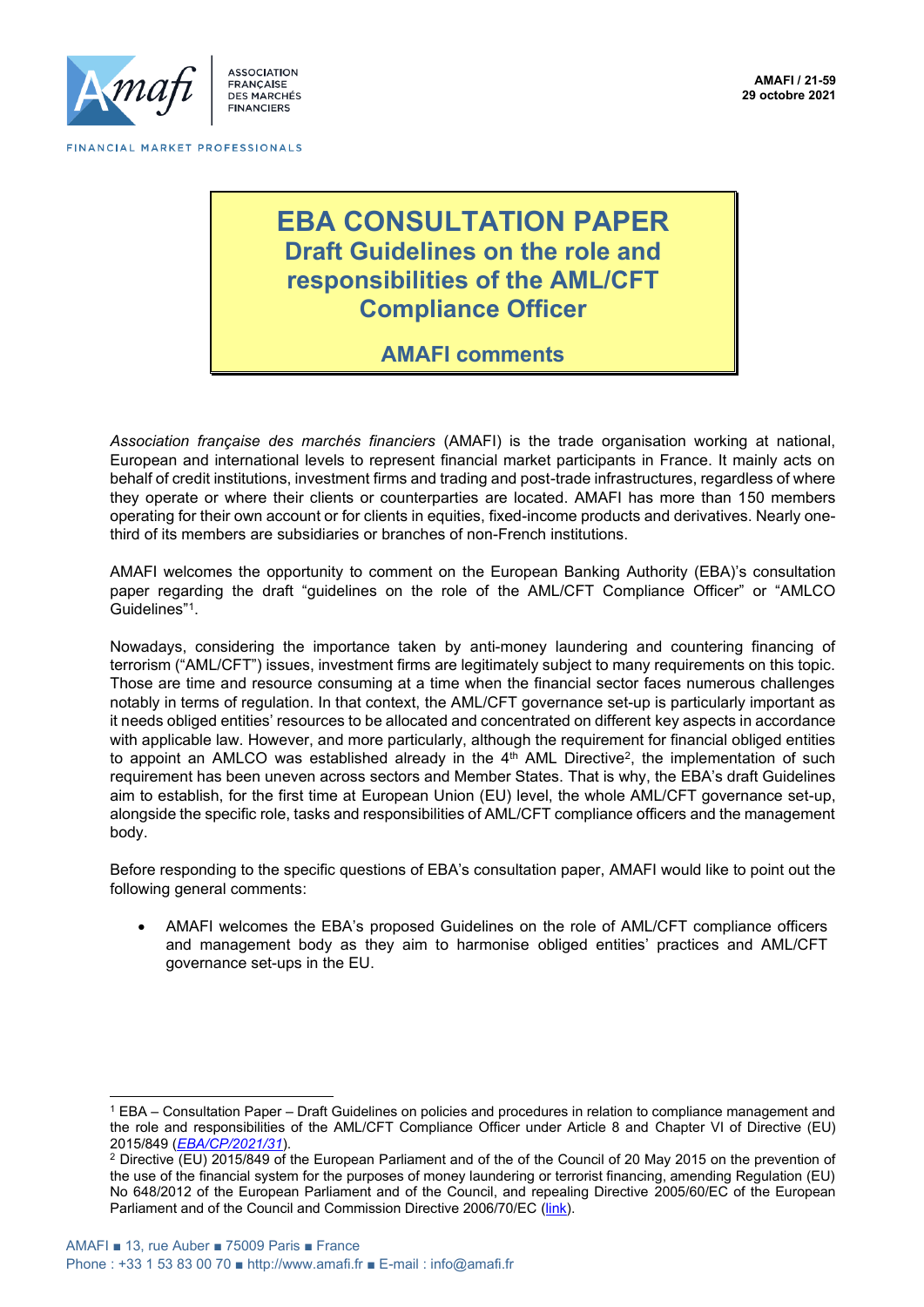

• AMAFI suggests the EBA to consider the European Commission (EC)'s work on AML/CFT and more precisely the Commission's package of legislative proposals to strengthen the EU's AML/CFT rules<sup>3</sup>. Indeed, the EC's package includes a <u>[proposal for a new regulation on AML/CFT](https://eur-lex.europa.eu/legal-content/EN/TXT/?uri=CELEX%3A52021PC0420)</u> with directly applicable rules, containing proposed obligations on the articulation of obliged entities' AML/CFT governance set-up (see EC's proposal for a regulation on AML/CFT, Chapter II on obliged entities' internal policies, controls and procedures). In that way it would ensure legal and regulatory stability in the matter.

## **RESPONSES TO EBA QUESTIONS**

### **Section 2: 'Subject matter, scope and definitions'**

#### **Question 1 Do you have any comments on the section 'Subject matter, scope and definitions'?**

AMAFI partially agrees with the proposed Section 2 of the draft AMLCO Guidelines.

Indeed, and for educational purposes and clarity of EBA's doctrine, AMAFI suggests adding (i) a definition of "AML/CFT compliance officer" and (ii) definitions of abbreviations used throughout the draft Guidelines (*e.g.* "FIU" and "STORs" abbreviations).

Concerning AMAFI's suggestion of adding a definition of "AML/CFT Compliance Officer" concept, since it is central in these draft AMLCO Guidelines and its role and responsibilities are subject to a proper Guideline (see *Guideline 4.2*) which is actually the longest one in terms of description and words. Furthermore, even if there is not a proper harmonised definition of this "AML/CFT Compliance Officer" concept in EU law, the EBA could rely upon article 8 (4) (a) of [the](https://eur-lex.europa.eu/legal-content/EN/TXT/?uri=CELEX%3A52021PC0420) 4<sup>th</sup> AML Directive, its draft Guideline 4.2, and article 9 (3) of the European Commission's [proposal for a Regulation on AML/CFT](https://eur-lex.europa.eu/legal-content/EN/TXT/?uri=CELEX%3A52021PC0420) (which in a way takes into account the operational dimension of the AMLCO definition), and the financial sector experience to propose a generic definition of it. In that sense and moreover, AMAFI wishes to suggest to the EBA to use some concrete examples of the AMLCO's day-to-day operations / missions (precising it is a non-exhaustive list): legal watch, monitoring compliance, preparing and updating policies and procedures, reporting to the management body, reporting of suspicious transactions to the FIU, training and awareness, reporting to the national competent authority (as it is actually and partially exposed in the proposed *Guideline 4.2.4.*).

Then, AMAFI wishes to point out there is no definition of the "Collective Investment Sector" concept mentioned in paragraph 34 of the draft Guideline 4.2.2 (*Proportionality criteria for the appointment of a separate AML/CFT compliance officer*). For the same reasons stated above, AMAFI also suggests adding a definition of this concept in the Definitions provided in Section 2. AMAFI believes the definition of this concept should be based and accompanied on / of practical examples.

<sup>&</sup>lt;sup>3</sup> Press release from the Commission on the presentation of an ambitious package of legislative proposals to strengthen the EU's AML/CFT rules, European Commission, 20 July 2021 ([link\)](https://ec.europa.eu/commission/presscorner/detail/en/ip_21_3690).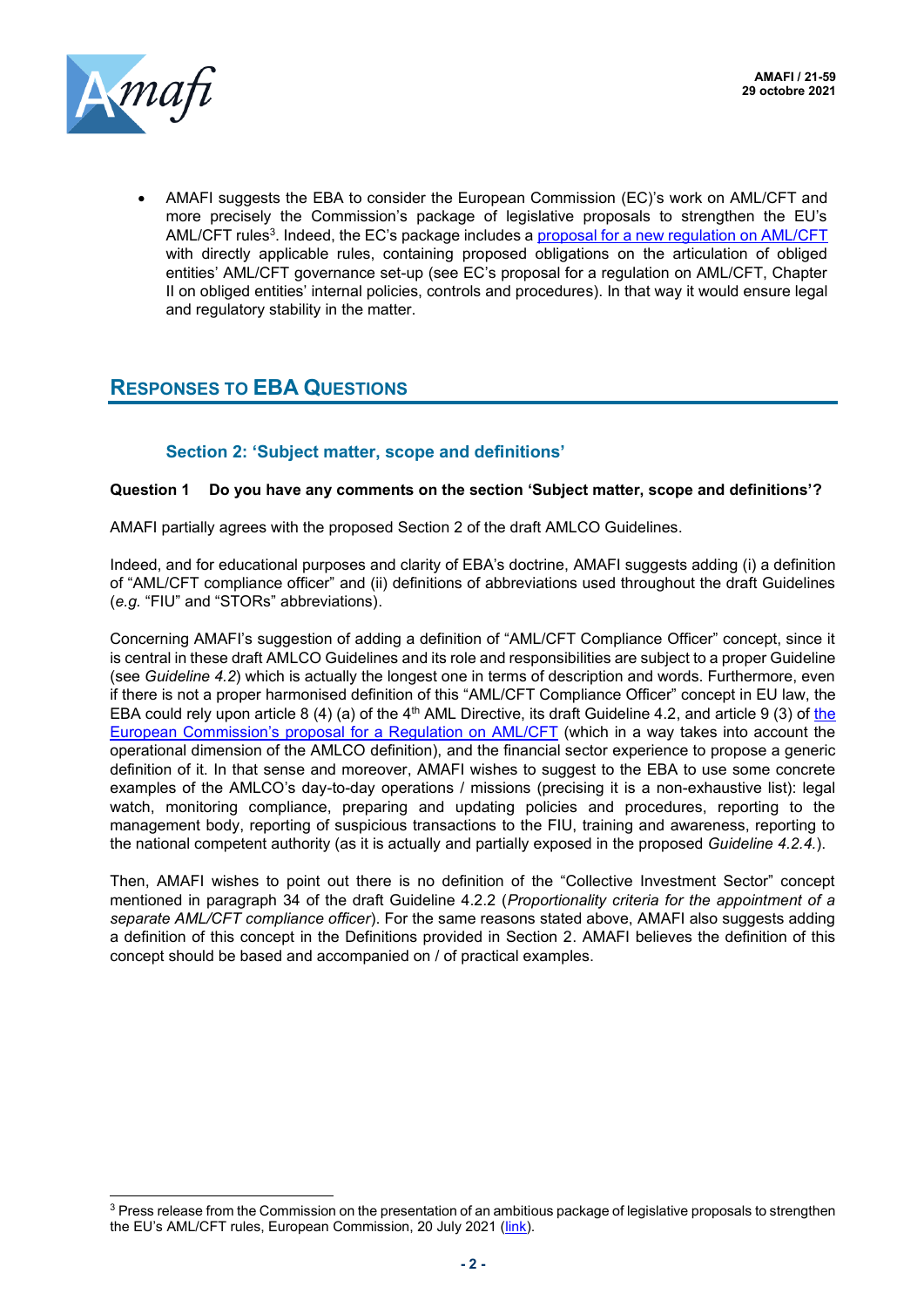

Therefore, AMAFI would like to propose the following changes in the Definitions provided in Section 2 of the draft AMLCO Guidelines:

| Proposed amendments                                                                                                                                                                                            |                                       |
|----------------------------------------------------------------------------------------------------------------------------------------------------------------------------------------------------------------|---------------------------------------|
| Definitions and abbreviations                                                                                                                                                                                  |                                       |
| Unless otherwise specified, terms and defined in Directive (EU) 2015/849 have the same meaning in the<br>9.<br>guidelines. In addition, for the purposes of these guidelines, the following definitions apply: |                                       |
| <b>Definitions</b>                                                                                                                                                                                             |                                       |
|                                                                                                                                                                                                                |                                       |
|                                                                                                                                                                                                                |                                       |
| Management Body []                                                                                                                                                                                             |                                       |
| <b>Abbreviations</b>                                                                                                                                                                                           |                                       |
| <b>FIU</b>                                                                                                                                                                                                     | <b>Financial Intelligence Unit</b>    |
| <b>STRs</b>                                                                                                                                                                                                    | <b>Suspicious Transaction Reports</b> |

### **Section 4: Guideline 4.1 'Role and responsibilities of the management body in the AML/CFT framework and of the senior manager responsible for AML/CFT'**

#### **Question 2 Do you have any comments on Guideline 4.1?**

AMAFI welcomes the proposed Guideline 4.1. Nevertheless, AMAFI would like to draw the attention of the EBA on paragraph 16 (c) of the proposed Guideline 4.1.3 ("*Role of the management function in the AML/CFT framework*") concerning the approval by the financial sector operator's management body (in its management function) of the AML/CFT compliance officer's activity report (as referred to in paragraph 52 of draft Guideline 4.2.4 on the "*Tasks and role of the AML/CFT compliance officer*") and the responsibility to ensure its completeness and seriousness and accuracy. Indeed, as financial firms established in France are already obliged to report to the national competent authority different AML/CFT compliance officer's reports which are previously approved and checked annually by the investment firms' management body, AMAFI proposes to precise the AML/CFT compliance officer's activity report mentioned in paragraphs 16 (c) and 52 does not supplement the already existing AML/CFT regulatory reports due to a national competent authority.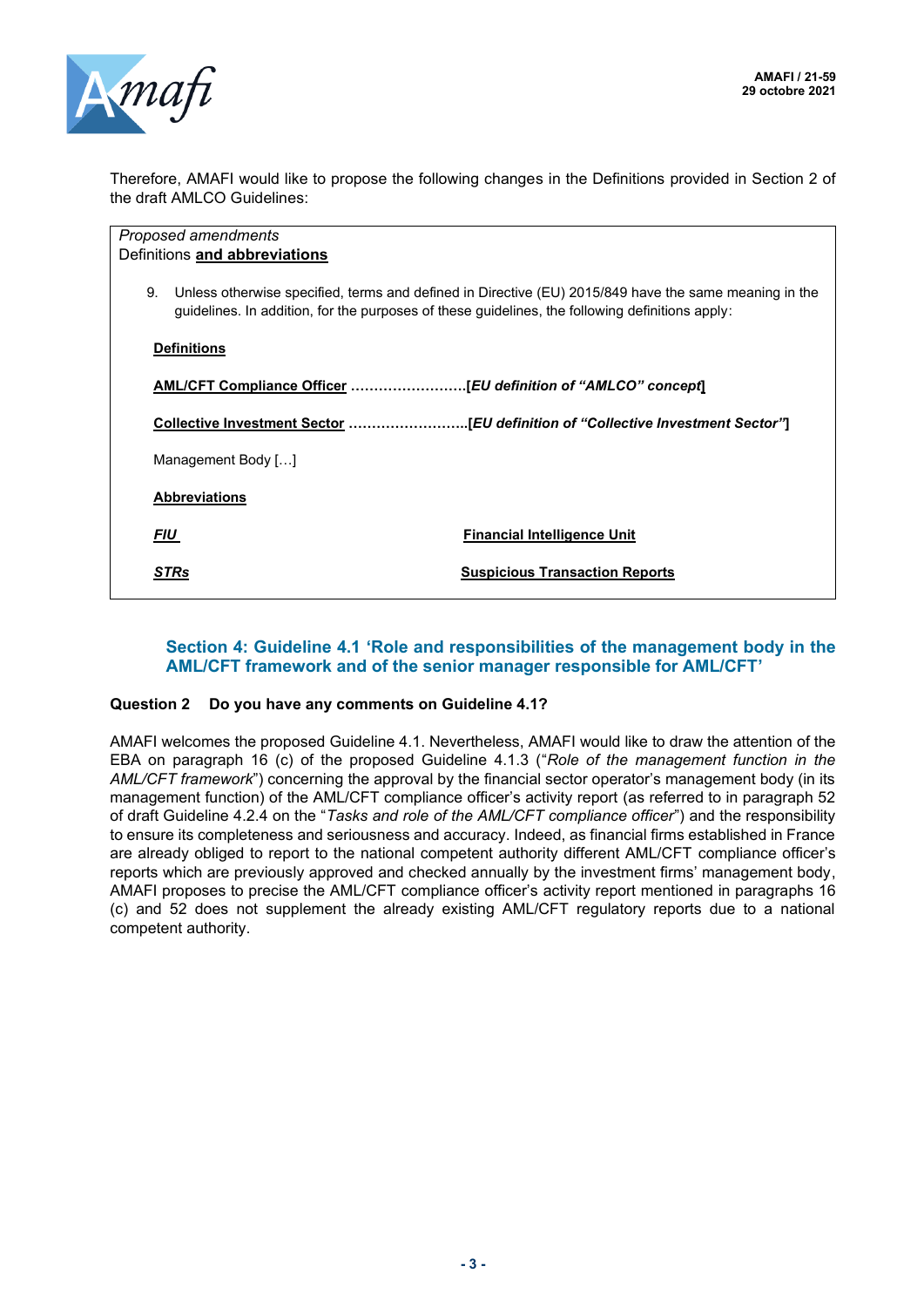

AMAFI would therefore like to propose the following amendments in paragraph 16 (c) of Guideline 4.1:

*Proposed amendments*

16. To relation to internal policies, controls and procedures referred to in Articles 8(3) and 8(4) of Directive (EU) 2015/849, a financial sector operator's management body in its management function should have the following AML/CFT tasks and responsibilities:

[…]

c) approving the AML/CFT compliance officer's activity report **mentioned in paragraph 52 of the present Guidelines (\*)**, and ensuring its completeness, seriousness and accuracy;

**(\*) It should be specified that the AML/CFT compliance officer's activity report may be in some Member States composed of different regulatory reports due to the national competent authority.**

[…]

#### **Section 4: Guideline 4.2 'Role and responsibilities of the AML/CFT compliance officer'**

#### **Question 3 Do you have any comments on Guideline 4.2?**

AMAFI generally agrees with the proposed Guideline 4.2 but wishes to propose some amendments.

Firstly, as stated above (*see AMAFI's answer to Question 1*), AMAFI suggests a definition of the "Collective Investment Sector" concept mentioned in paragraph 34 to be added in the Definitions provided in Section 2 of the draft AMLCO Guidelines accompanied with examples in order to clarify it.

Secondly, concerning the proposed Guideline 4.2.4 ("*Tasks and role of the AML/CFT compliance officer*") and its subsection "*c) Customers, including high risk customers*", AMAFI wishes to draw the attention of the EBA on paragraph 44. This paragraph states that "*The AML/CFT compliance officer should exercise an advisory role before a final decision is taken by senior management on onboarding new high risk customers or re-classifying existing customers into the high risk category, unless the power to approve the establishment of such relationships is entrusted directly to the AML/CFT compliance officer*". However, in some investment firms subjected to EU AML/CFT regulatory framework, these decisions do not rely on and/or do not come within the responsibility of the AML/CFT compliance officer. Indeed, according to the internal organisation of some investment firms established in France, these decisions come within the responsibility of the business line involving line managers and, as the case may be (or where required), a senior manager or a member of the management body (for example: when the client is a political exposed person). The AML/CFT compliance officer's opinion can be sought on specific cases bearing ML/TF risk(s). However, account must also be taken of the fact that in other investment firms, some French subsidiaries are not asked to provide an opinion on re-classifying existing customers into different risk categories, except for reviewing the client's KYC. That is why AMAFI suggests precising this possible internal organisation setting in the proposed paragraph 44.

Finally, and as already mentioned above (*see AMAFI's answer to Question 2*), AMAFI proposes to precise the AML/CFT compliance officer's activity report mentioned in paragraphs 52 and 16 (c) does not supplement the already existing AML/CFT regulatory reports due to a national competent authority.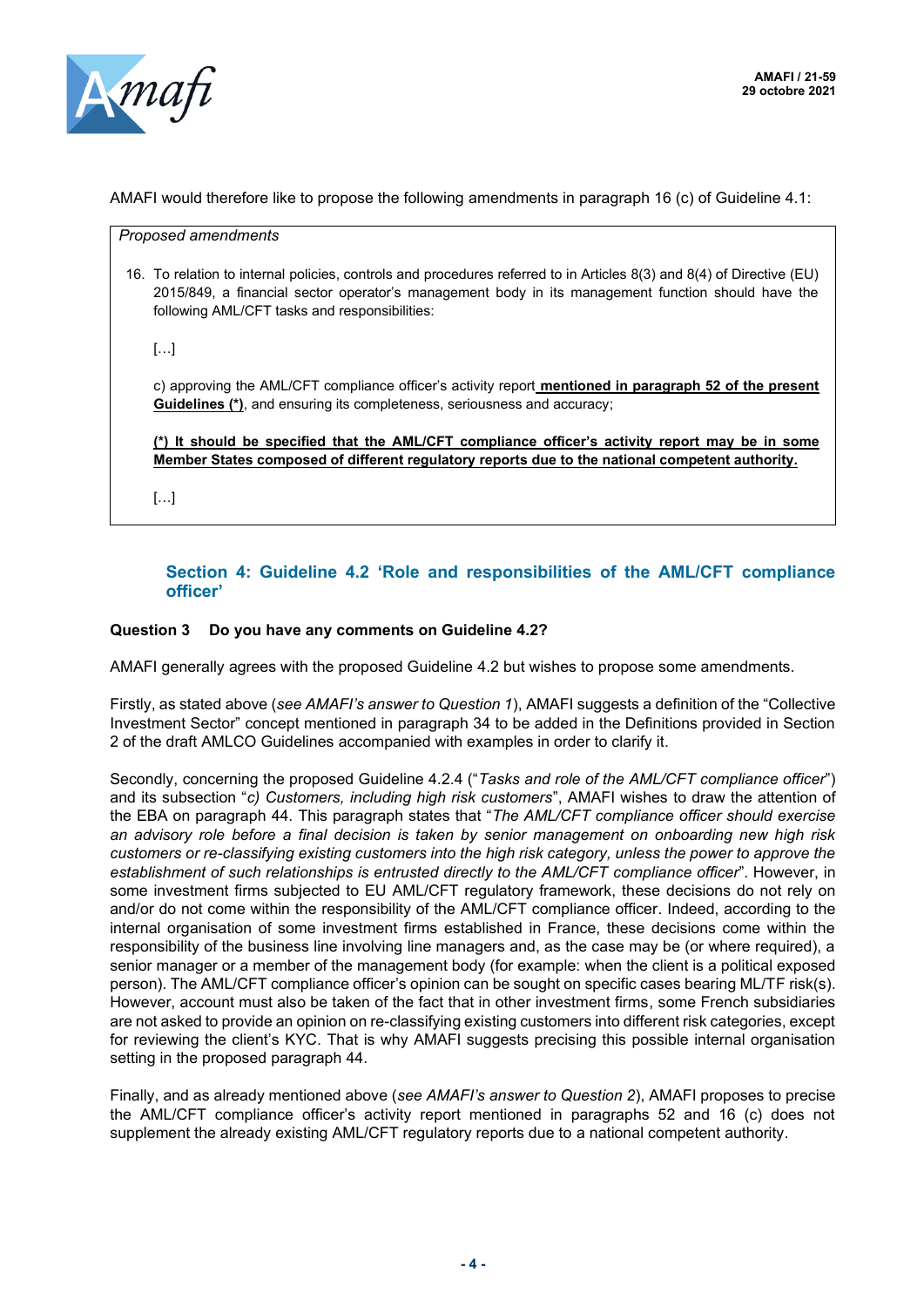

Therefore, AMAFI would like to propose the following amendments in paragraphs 44 and 52 of Guideline 4.2:

*Proposed amendments*

44. The AML/CFT compliance officer should exercise an advisory role before a final decision is taken by senior management on onboarding new high risk customers or re-classifying existing customers into the high risk category, unless the power to approve the establishment of such relationships is entrusted directly to the AML/CFT compliance officer. **Experience shows that in some financial sector operators, these decisions come within the responsibility of the business line involving line managers and, as the case may be, a senior manager or a member of the management body (for example: when the client is a political exposed person). The AML/CFT compliance officer's opinion can be sought on specific cases bearing ML/TF risk(s).**

[…]

52. The activity report by the AML/CFT compliance officer should be proportionate to the scale and nature of the activities of the financial sector operator **(\*\*)**, […]

**(\*\*) It should be specified that the AML/CFT compliance officer's activity report may be in some Member States composed of different regulatory reports due to the national competent authority.** 

 $[...]$ 

Furthermore, AMAFI notices the EBA's will to include the staff responsible for developing software or other tools applicable to obliged entities' activities that are, event indirectly, sensitive to ML/TF risk in the persons to whom an AML/CFT training and awareness should be provided by the AMLCO, as they may be exposed to ML/TF risks (see *Guideline 4.2, par. 62, c)*). If, AMAFI understands the finality of including such staff, AMAFI wishes to suggest to the EBA to clarify the reasons for considering the extension of the scope of AML/CFT training and awareness to the staff responsible for developing software or other tools applicable to obliged entities' activities as these persons are not traditionally included in this scope (usually targeting compliance function staff, persons in contact with customers or tasked with carrying out their transactions business / front office staffs).

#### **Section 4: Guideline 4.3 'Organisation of the AML/CFT compliance function at group level'**

#### **Question 4 Do you have any comments on Guideline 4.3?**

AMAFI has no comment on the proposed Guideline 4.3.